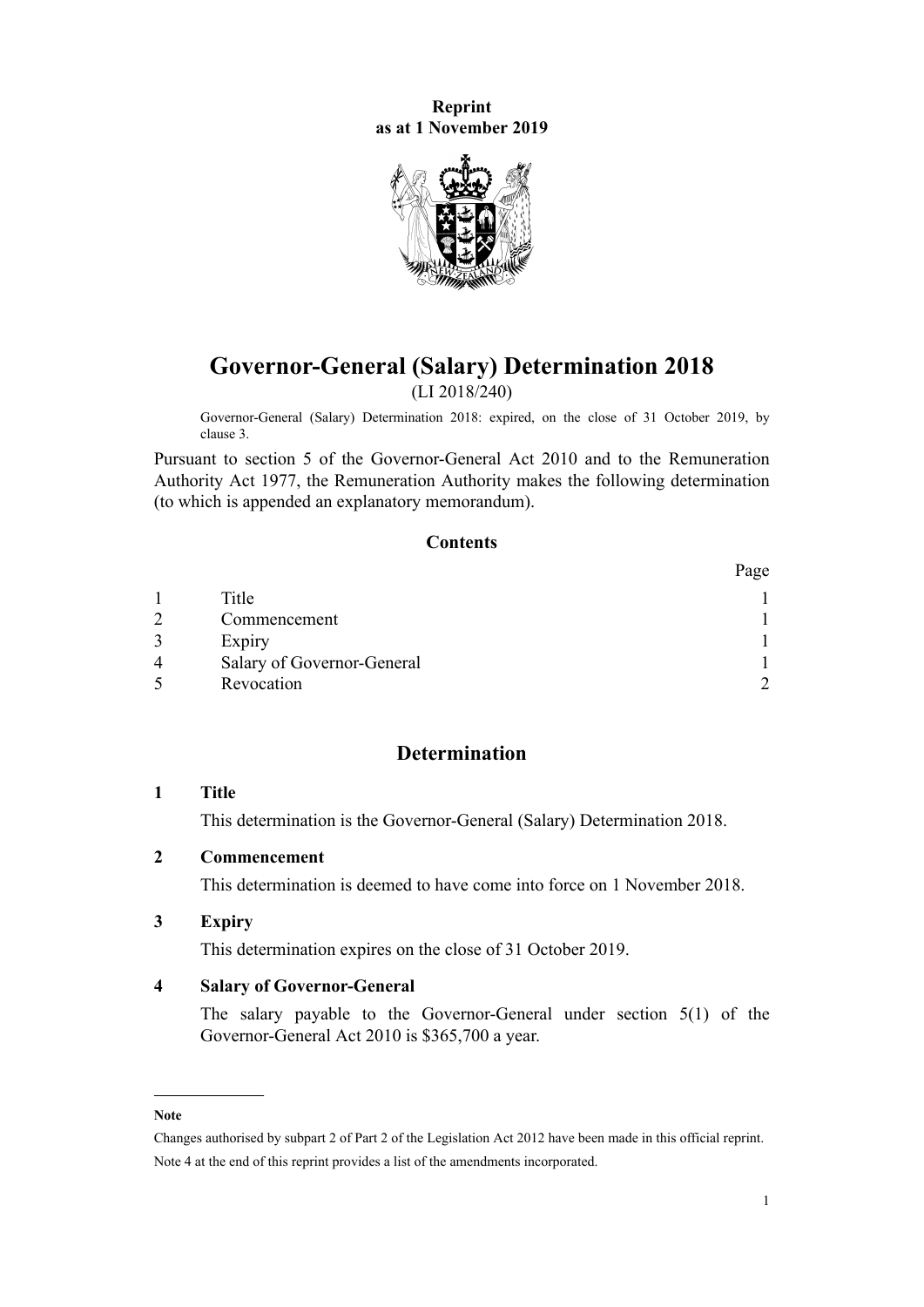#### <span id="page-1-0"></span>**5 Revocation**

The [Governor-General \(Salary\) Determination 2017](http://legislation.govt.nz/pdflink.aspx?id=DLM7514100) (LI 2017/298) is revoked.

Dated at Wellington this 21st day of November 2018.

Hon Dame Fran Wilde, Chairperson.

> Geoff Summers, Member.

> > Len Cook, Member.

### **Explanatory memorandum**

### *This memorandum is not part of the determination, but is intended to indicate its general effect.*

This determination, which is deemed to have come into force on 1 November 2018, sets a new rate for the salary of the Governor-General. The determination is made under the [Governor-General Act 2010](http://legislation.govt.nz/pdflink.aspx?id=DLM2999100), which provides for the Governor-General's salary to be determined from time to time by the Remuneration Authority. The Governor-General's salary is not exempt from income tax and has been set on this basis.

In this determination, the Authority has adjusted the annual salary by 1.4%, in line with the annual wage inflation (salary and wage rates, including overtime) figure for the public sector, as published in Statistics New Zealand's Labour Market Statistics for the June 2018 quarter.

The determination replaces the [Governor-General \(Salary\) Determination 2017](http://legislation.govt.nz/pdflink.aspx?id=DLM7514100), which expired on 31 October 2018. The making of the determination was delayed beyond the expiry of the previous determination in order to allow the Remuneration Authority to carry out preparatory work on the determination.

This determination expires on the close of 31 October 2019.

Issued under the authority of the [Legislation Act 2012](http://legislation.govt.nz/pdflink.aspx?id=DLM2997643). Date of notification in *Gazette*: 29 November 2018.